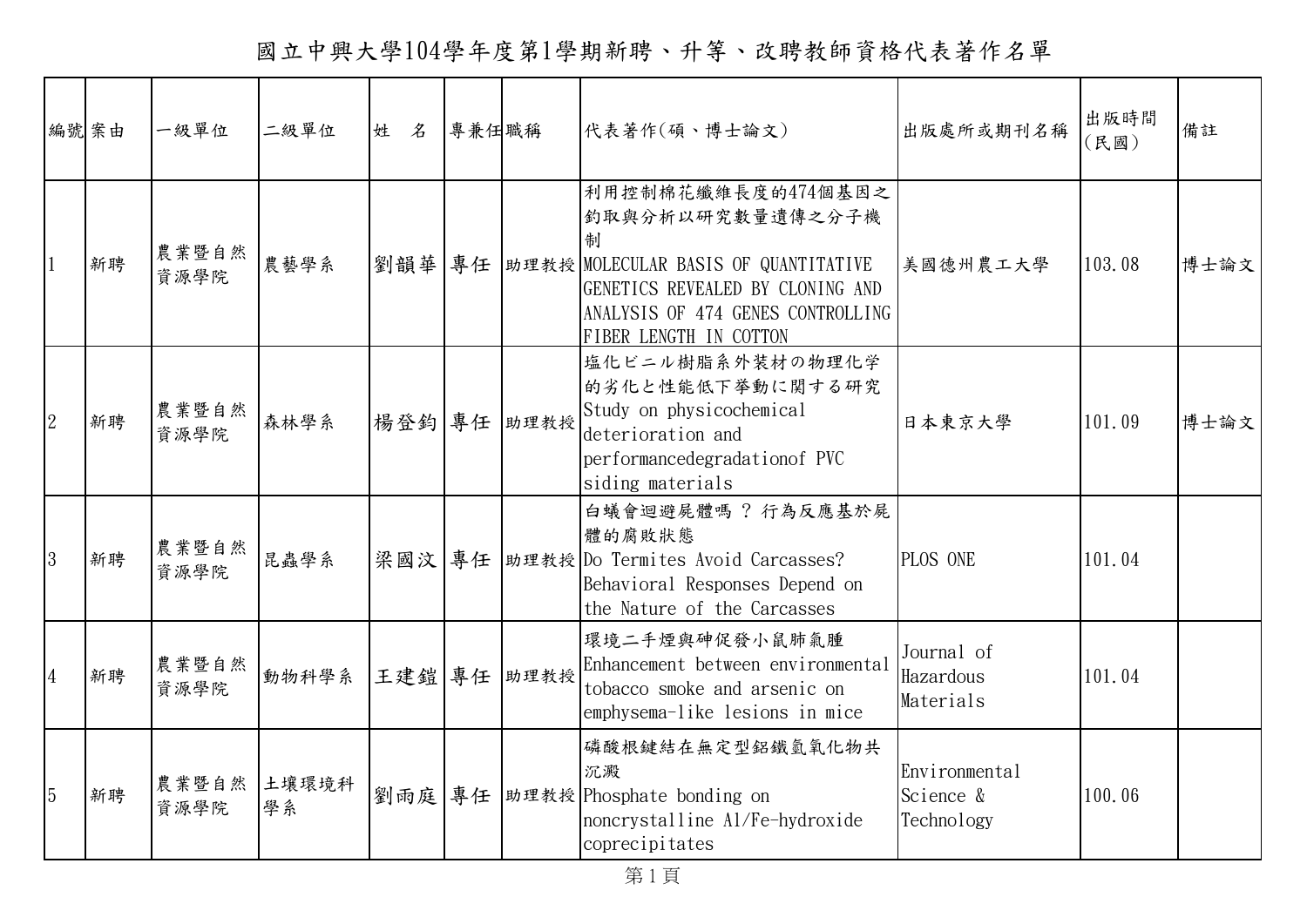國立中興大學104學年度第1學期新聘、升等、改聘教師資格代表著作名單

|                 | 編號案由 | 一級單位          | 二級單位                                  | 姓 名 | 專兼任職稱 |             | 代表著作(碩、博士論文)                                                                                                                                                                                                               | 出版處所或期刊名稱                                              | 出版時間<br>(民國) | 備註 |
|-----------------|------|---------------|---------------------------------------|-----|-------|-------------|----------------------------------------------------------------------------------------------------------------------------------------------------------------------------------------------------------------------------|--------------------------------------------------------|--------------|----|
| $6\overline{6}$ | 新聘   | 農業暨自然<br>資源學院 | 國際農企業<br>學士學位學<br>程                   |     |       | 陳玟瑾 專任 助理教授 | 丁基拉草施用下可培養性細菌及固氮<br>細菌族群變化<br>Phylogenetic changes in soil<br>microbial and diazotrophic<br>diversity with application of<br>butachlor                                                                                     | Journal of<br>Environmental<br>Science and Health      | 102.01       |    |
| $\overline{7}$  | 新聘   | 農業暨自然<br>資源學院 | 國際農企業<br>學士學位學   謝奇明   專任   助理教授<br>程 |     |       |             | 參訪動機、服務品質與忠誠度關聯性<br>研究:以國立自然科學博物館為例<br>Examining the Relationships among<br>Motivation, Service Quality and<br>Loyalty: The case of the National<br>Museum of Natural Science                                              | Asia Pacific<br>Journal of Tourism  104.03<br>Research |              |    |
| $\overline{8}$  | 新聘   | 理學院           | 物理學系                                  |     |       | 黃文敏 專任 助理教授 | 四極費米子在耦合一維系統的量子相<br>圖 Quantum phases of quadrupolar<br>Fermi gases in coupled one-<br>dimensional systems                                                                                                                  | PHYSICAL REVIEW A                                      | 103.01       |    |
| 9               | 新聘   | 理學院           | 化學系                                   |     |       | 梁健夫 專任 助理教授 | 立體選擇性合成專有 $\alpha$ (2→8) 以及 α<br>$(2\rightarrow8)/\alpha(2\rightarrow9)$ 位向之硫一醣苷鍵唾<br>液酸寡醣體<br>Stereoselective Synthesis of<br>S-Linked $\alpha$ (2-8) and $\alpha$ (2-8)/ $\alpha$<br>$(2\rightarrow 9)$ Hexasialic Acids | JOURNAL OF THE<br>AMERICAN CHEMICAL<br><b>SOCIETY</b>  | 101.09       |    |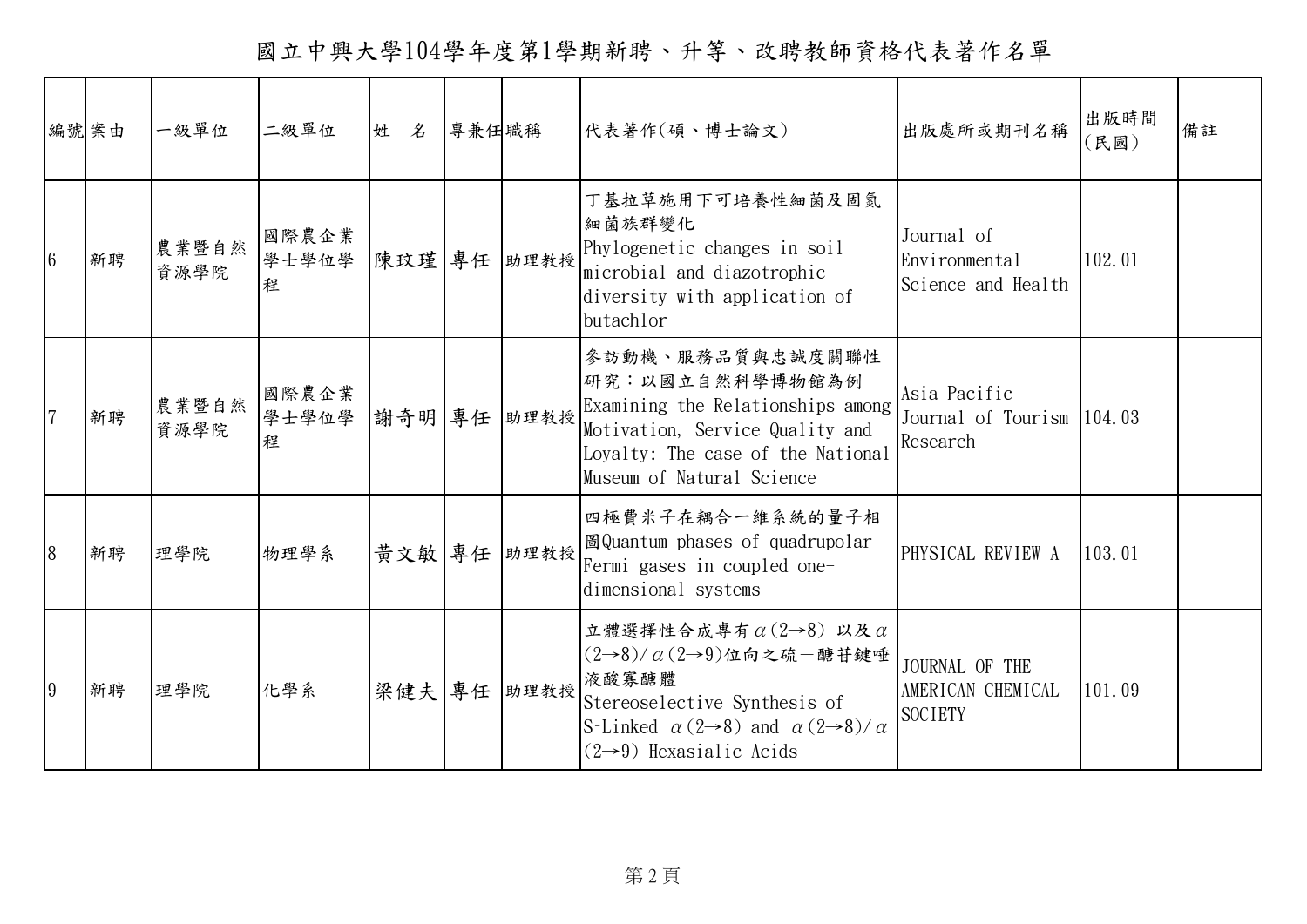國立中興大學104學年度第1學期新聘、升等、改聘教師資格代表著作名單

|    | 編號案由 | 一級單位 | 二級單位                    | 姓 名 | 專兼任職稱 |             | 代表著作(碩、博士論文)                                                                                                                                                                                                            | 出版處所或期刊名稱                                                         | 出版時間<br>(民國) | 備註   |
|----|------|------|-------------------------|-----|-------|-------------|-------------------------------------------------------------------------------------------------------------------------------------------------------------------------------------------------------------------------|-------------------------------------------------------------------|--------------|------|
| 10 | 新聘   | 理學院  | 資訊科學與<br>工程學系           |     |       |             | 具高能源效率與高可靠度之感測資料<br>聚合計算方法設計<br>范耀中 專任   助理教授 Efficient and Robust Schemes for   清華大學<br>Accuracy-Guaranteed Sensor Data<br>Aggregation                                                                                 |                                                                   | 99.1         | 博士論文 |
| 11 | 新聘   | 工學院  | 土木工程學<br>糸              |     |       | 陳佳正 專任 助理教授 | 運用海面溫度於水文氣候預報一方法論<br>及美國東南區域之應用<br>Hydro-climatic forecasting using<br>sea surface temperatures:<br>methodology and application for<br>the southeast US                                                                 | CLIMATE DYNAMICS                                                  | 103.06       |      |
| 12 | 新聘   | 工學院  | 環境工程學<br>糸              |     |       | 陳佳吟 專任 助理教授 | 環境中奈米碳管於自然光照下之光宿<br>命及其產生活性氧化物質之研究<br>Photoreactivity of Carboxylated<br>Single-Walled Carbon Nanotubes in<br>Sunlight: Reactive Oxygen Species<br>Production in Water                                                  | <b>ENVIRONMENTAL</b><br><b>SCIENCE &amp;</b><br><b>TECHNOLOGY</b> | 99.09        |      |
| 13 | 新聘   |      | 生命科學院 生命科學系 王隆祺 專任 助理教授 |     |       |             | 阿拉伯芥AAF蛋白質影響活性氧化物平<br>衡及藉由乙烯訊息調控因子EIN2促使<br>植物葉片老化之研究<br>Role of ARABIDOPSIS A-FIFTEEN in<br>regulating leaf senescence<br>involves response to reactive<br>oxygen species and is dependent<br>on ETHYLENE INSENSITIVE2 | JOURNAL OF<br><b>EXPERIMENTAL</b><br><b>BOTANY</b>                | 101.01       |      |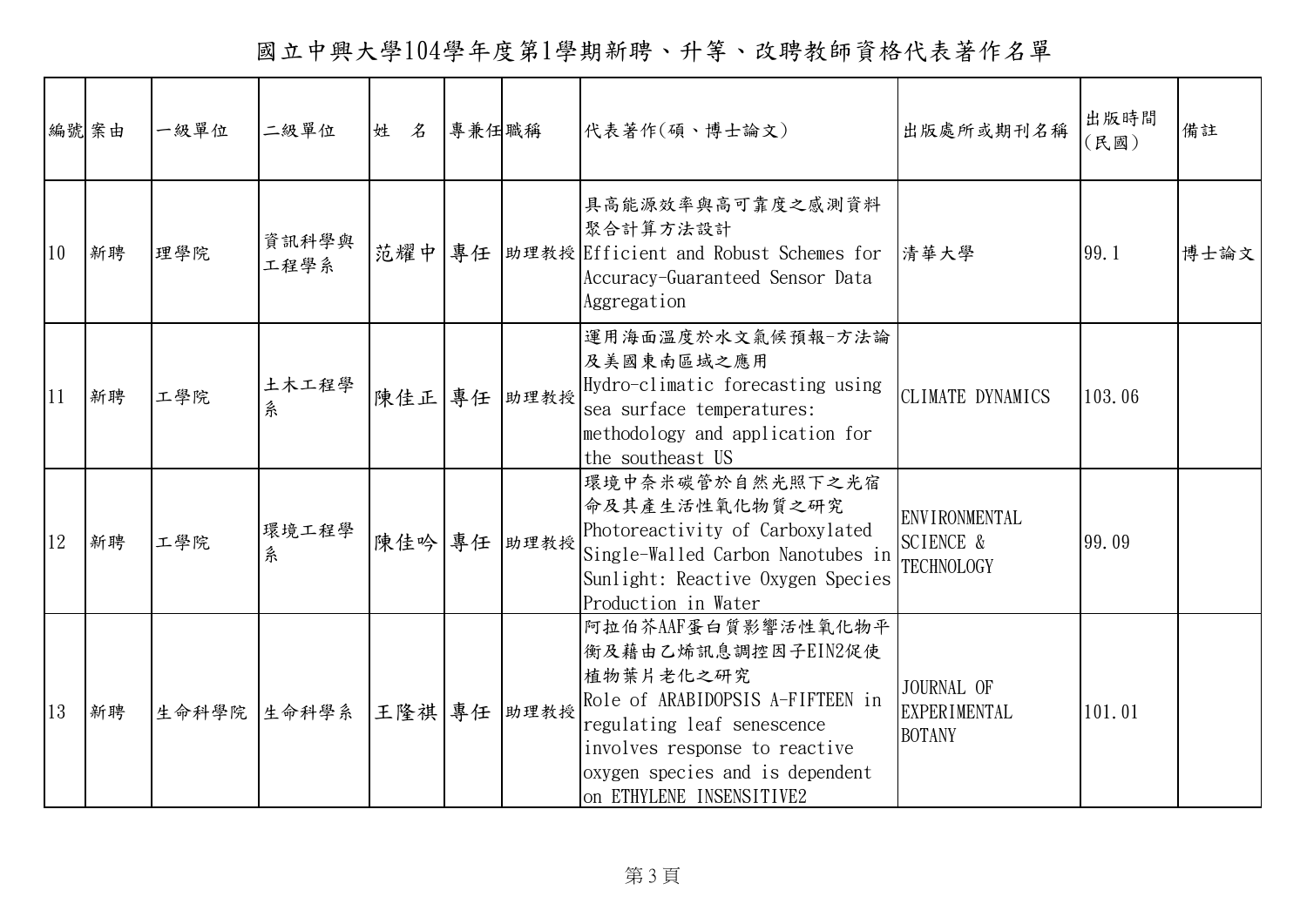國立中興大學104學年度第1學期新聘、升等、改聘教師資格代表著作名單

|    | 編號案由 | 一級單位  | 二級單位           | 姓 名    | 專兼任職稱 |             | 代表著作(碩、博士論文)                                                                                                                                                                                                                                             | 出版處所或期刊名稱           | 出版時間<br>(民國) | 備註   |
|----|------|-------|----------------|--------|-------|-------------|----------------------------------------------------------------------------------------------------------------------------------------------------------------------------------------------------------------------------------------------------------|---------------------|--------------|------|
| 14 | 新聘   | 管理學院  | 行銷學系           |        |       |             | 品牌再造模型-如何透過偏誤修正移除<br>品牌中的負面刻板印象<br> 梁貫御 專任  助理教授 A Brand Reengineering Model -How<br>to Remove Negative Stereotypes<br>from a Brand by Bias Correction                                                                                                   | 臺灣大學                | 103.07       | 博士論文 |
| 15 | 新聘   | 生命科學院 | 生物醫學研<br>究所    |        |       | 陳奕興 兼任 助理教授 | 金黄色葡萄球菌分泌類ESAE-6所必須<br>的EssB蛋白定性研究<br>Characterization of EssB, a<br>protein required for secretion of<br>ESAT-6 like proteins in<br>Staphy lococcus aureus                                                                                              | BMC MICROBIOLOGY    | 101.09       |      |
| 16 | 新聘   | 生命科學院 | 轉譯醫學博<br>士學位學程 | 廖采苓 兼任 |       |             | A型流感病毒核蛋白泛素化/去泛素化<br>修飾與病毒RNA複製調控機制之研究<br>助理教授 Ubiquitination and<br>deubiquitination of NP protein<br>regulates influenza A virus RNA                                                                                                                   | EMBO JOURNAL        | 99.11        |      |
| 17 | 新聘   | 生命科學院 | 轉譯醫學博<br>士學位學程 | 陳一銘 兼任 |       |             | 莫須瘤對不同程度結核分枝桿菌感染<br>類風濕關節炎病患結核菌抗原誘發丙<br>型干擾素分泌之影響研究<br>The effects of rituximab therapy<br>助理教授 on released interferon-gamma<br>levels in the QuantiFERON assay<br>among RA patients with different<br>status of Mycobacterium<br>tuberculosis infection | <b>RHEUMATOLOGY</b> | 102.04       |      |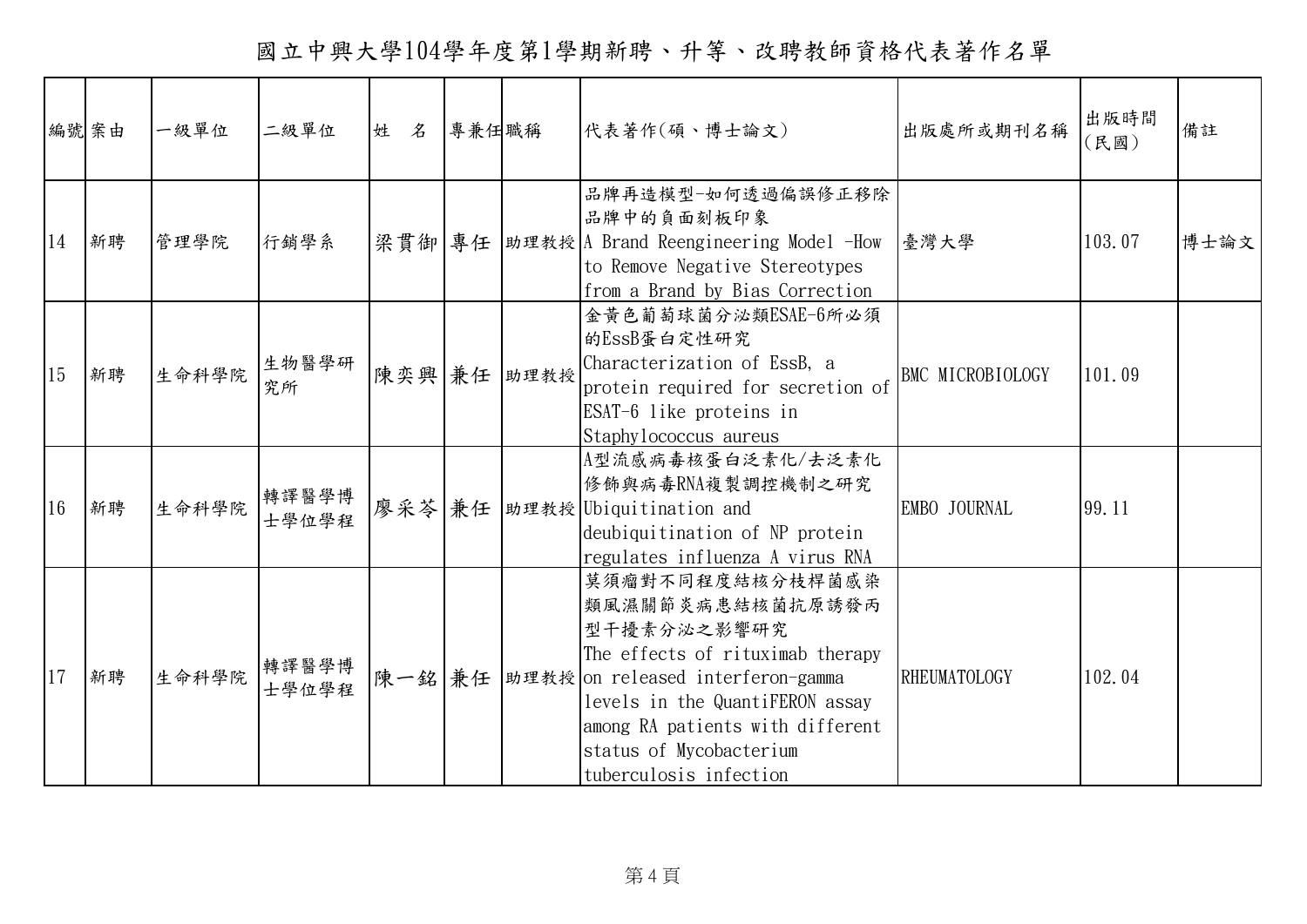國立中興大學104學年度第1學期新聘、升等、改聘教師資格代表著作名單

|    | 編號案由 | 一級單位          | 二級單位           | 姓 名       | 專兼任職稱 |    | 代表著作(碩、博士論文)                                                                                                                                                                                                                     | 出版處所或期刊名稱 | 出版時間<br>(民國) | 備註   |
|----|------|---------------|----------------|-----------|-------|----|----------------------------------------------------------------------------------------------------------------------------------------------------------------------------------------------------------------------------------|-----------|--------------|------|
| 18 | 新聘   | 師資培育中<br>心    |                | 游源忠       |       |    | 台灣地區公立高級中學學校經營績效<br>評估之研究<br> 兼任  助理教授 Operational Efficiency Evaluation 彰化師範大學<br>of the Public Senior High Schools<br>in Taiwan                                                                                                |           | 103.12       | 博士論文 |
| 19 | 新聘   | 體育室           |                | 李婷婷 兼任 講師 |       |    | 國際運動賽會裁判人才培育                                                                                                                                                                                                                     | 國民體育季刊    | 102.06       |      |
| 20 | 新聘   | 體育室           |                | 洪國修 兼任 講師 |       |    | 健身房使用者參與動機與性別意識形<br>態之研究<br>A Study on Fitness Center Users'<br>Participation Motivation and<br>Gender Ideology                                                                                                                  | 中興大學      | 101.08       | 碩士論文 |
| 21 | 新聘   | 體育室           |                | 江信宏 兼任 講師 |       |    | 「泳」不放棄-一位優秀游泳選手生命<br>故事之探究<br>Never Give Up-Research An<br>Excellent Swimmer Life Story                                                                                                                                          | 中興大學      | 103.08       | 碩士論文 |
| 22 | 升等   | 文學院           | 台灣文學與<br>跨國文化研 | 李育霖專任     |       | 教授 | 擬造新地球:當代台灣自然書寫                                                                                                                                                                                                                   | 臺大出版中心    | 104.01       | 專書   |
| 23 | 升等   | 農業暨自然<br>資源學院 | 園藝學系           |           |       |    | 花粉對'73-S-20'荔枝著果、種子重<br>與焦核之效應及其單為著果汁誘導<br>Pollen Effects on Fruit Set, Seed<br> 張哲嘉 專任  副教授  Weight, and Shriveling of '73-S-  HORTSCIENCE<br>20' Litchi- with Special<br>Reference to Artificial Induction<br>of Parthenocarpy |           | 104.03       |      |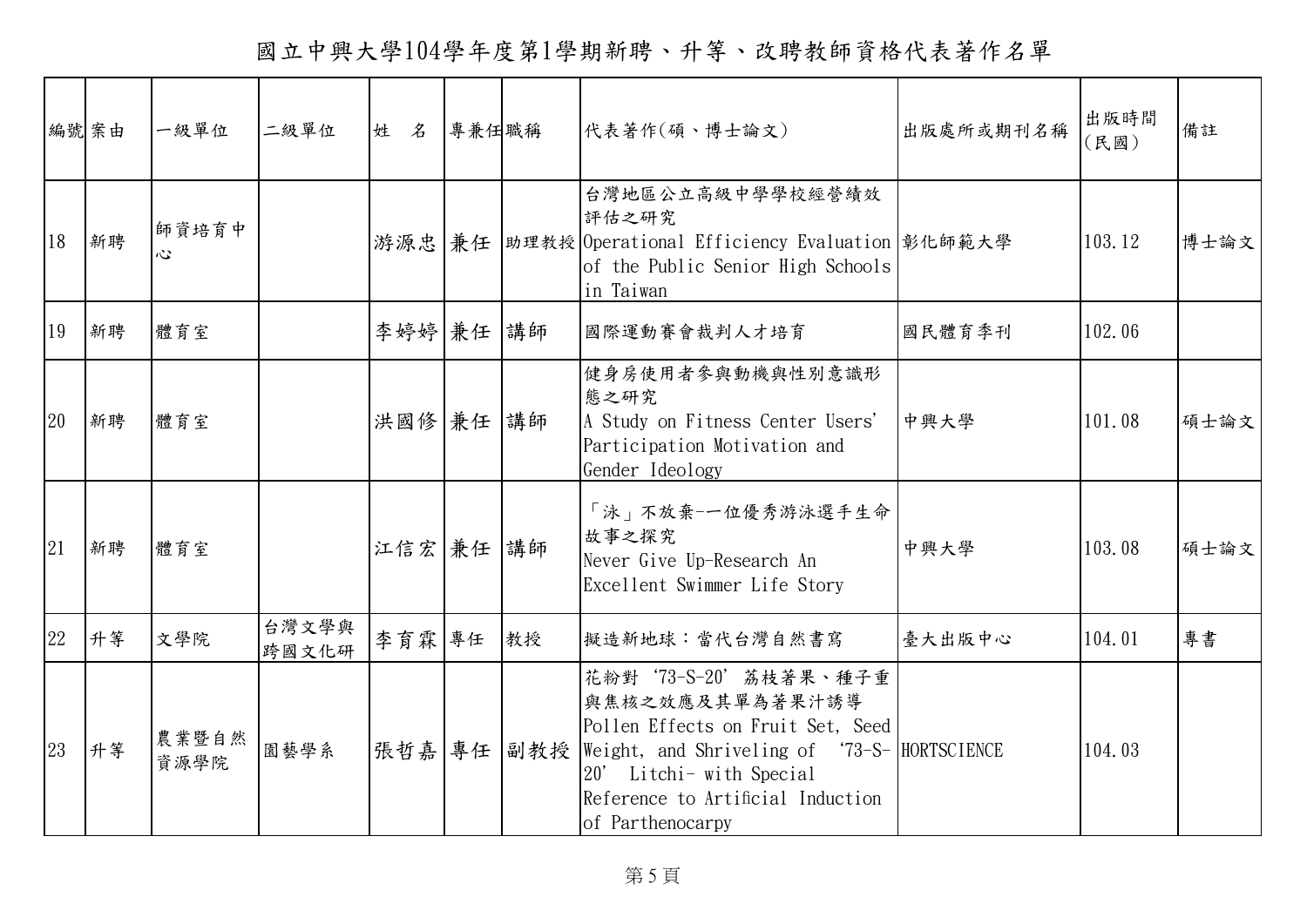國立中興大學104學年度第1學期新聘、升等、改聘教師資格代表著作名單

|    | 編號案由 | 一級單位          | 二級單位          | 姓 名    | 專兼任職稱 |     | 代表著作(碩、博士論文)                                                                                                                                                                                                                                                         | 出版處所或期刊名稱                            | 出版時間<br>(民國) | 備註 |
|----|------|---------------|---------------|--------|-------|-----|----------------------------------------------------------------------------------------------------------------------------------------------------------------------------------------------------------------------------------------------------------------------|--------------------------------------|--------------|----|
| 24 | 升等   | 農業暨自然<br>資源學院 | 昆蟲學系          | 楊曼妙 專任 |       | 教授  | 長尾嚙小蜂屬兩新種(膜翅目:釉小蜂<br>科:嚙小蜂亞科),於桉樹與刺桐造癭<br>的外來種釉小蜂(嚙小蜂亞科)之偶倖<br>擬寄生蜂<br>Two new Aprostocetus species<br>(Hymenoptera: Eulophidae:<br>Tetrastichinae), fortuitous<br>parasitoids of invasive eulophid<br>gall inducers (Tetrastichinae) on<br>Eucalyptus and Erythrina | <b>ZOOTAXA</b>                       | 103.08       |    |
| 25 | 升等   | 農業暨自然<br>資源學院 | 水土保持學<br>糸    | 張光宗 專任 |       | 教授  | 由野外調查的地質因子推估卵礫石層<br>的抗剪強度<br>Estimation of the shear strength<br>of gravel deposits based on field<br>investigated geological factors                                                                                                                                | <b>ENGINEERING</b><br><b>GEOLOGY</b> | 103.03       |    |
| 26 | 升等   | 農業暨自然<br>資源學院 | 生物產業管<br>理研究所 | 王世澤 專任 |       | 教授  | 關係聯結對第一線服務人員情緒耗竭<br>及離職意圖的影響<br>The effects of relationship bonds JOURNAL OF<br>on emotional exhaustion and<br>turnover intentions in frontline<br>employees                                                                                                         | SERVICES MARKETING                   | 103.08       |    |
| 27 | 升等   | 理學院           | 化學系           | 羅順原    | 專任    | 副教授 | 神經節苷脂Hp-sl的合成<br>Synthesis of ganglioside Hp-sl                                                                                                                                                                                                                      | RSC Advances                         | 104.08       |    |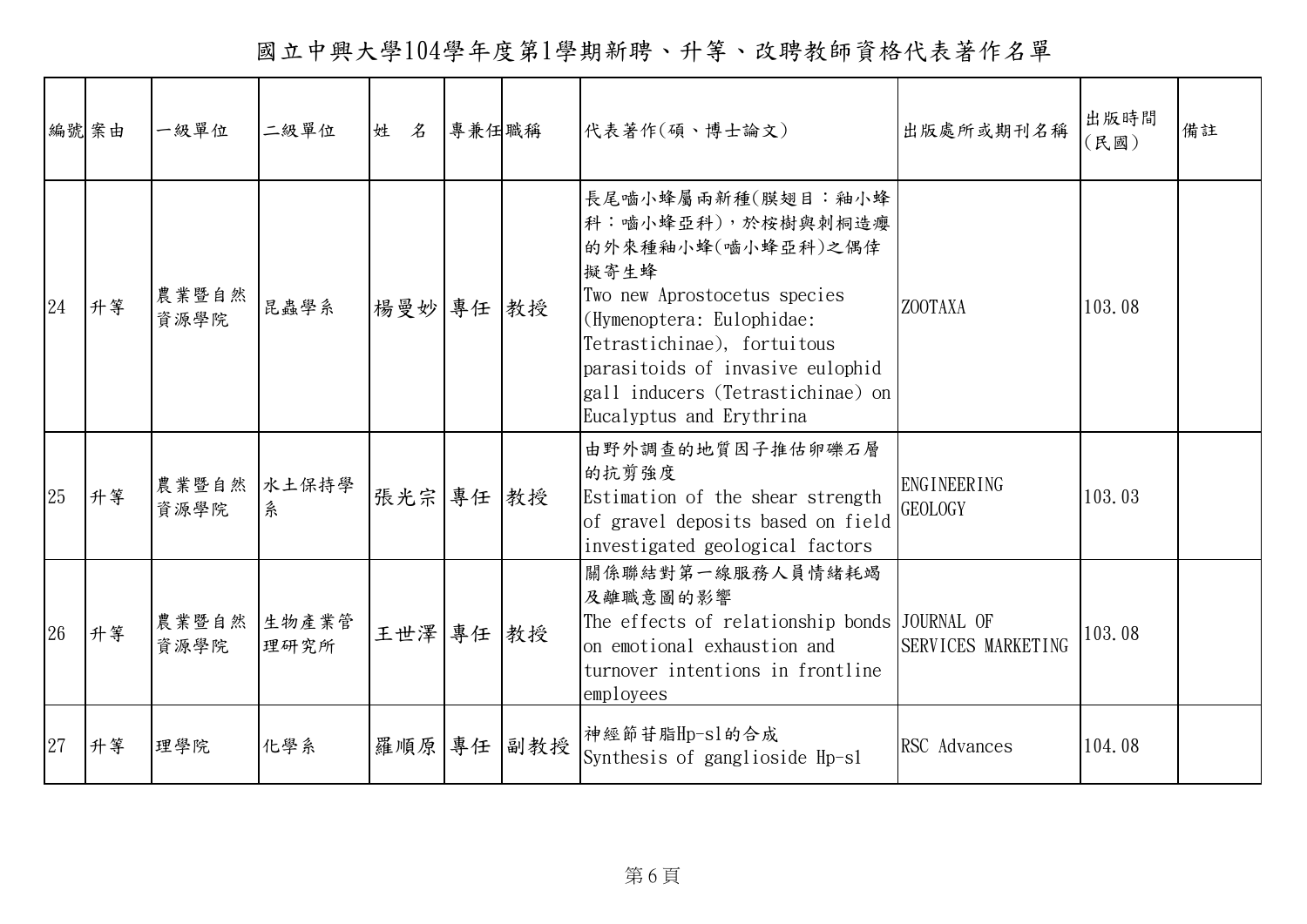國立中興大學104學年度第1學期新聘、升等、改聘教師資格代表著作名單

|    | 編號案由 | 一級單位 | 二級單位          | 姓 名    | 專兼任職稱 |     | 代表著作(碩、博士論文)                                                                                                                                                                                    | 出版處所或期刊名稱                                                    | 出版時間<br>(民國) | 備註 |
|----|------|------|---------------|--------|-------|-----|-------------------------------------------------------------------------------------------------------------------------------------------------------------------------------------------------|--------------------------------------------------------------|--------------|----|
| 28 | 升等   | 理學院  | 應用數學系         | 陳鵬文 專任 |       | 副教授 | 使用最佳質點傳輸法解決點集對應問<br>題之完美條件<br>A Perfect Match Condition for<br>Point-Set Matching Problems Using   IMAGING SCIENCES<br>the Optimal Mass Transport<br>Approach                                   | SIAM JOURNAL ON                                              | 102.06       |    |
| 29 | 升等   | 理學院  | 應用數學系 郭容妙 專任  |        |       | 副教授 | 次數為三之代數中雙曲平面之分類<br>Classification of hyperbolic<br>planes in algebras of degree                                                                                                                 | JOURNAL OF PURE<br>AND APPLIED<br><b>ALGEBRA</b>             | 102.09       |    |
| 30 | 升等   | 理學院  | 資訊科學與<br>工程學系 | 曾學文 專任 |       |     | three<br> 使用跨階層決斷方式去解決在IEEE<br>802.15.4無線身體感測網路的重送問<br>題<br>副教授  A Cross-Layer Judgment Scheme for<br>Solving Retransmission Problem in<br>IEEE 802.15.4-Based Wireless Body<br>Sensor Networks | <b>IEEE SENSORS</b><br><b>JOURNAL</b>                        | 102.08       |    |
| 31 | 升等   | 理學院  | 奈米科學研<br>究所   | 吳秋賢 專任 |       | 教授  | 可偵測ppb臭氧濃度之高敏感非晶態銦<br>鎵鋅氧薄膜:沉積溫度的影響<br>Highly sensitive amorphous In-Ga-<br>Zn-O films for ppb-level<br>ozonesensing: Effects of<br>deposition temperature                                      | SENSORS AND<br><b>ACTUATORS B-</b><br><b>CHEMICAL</b>        | 2015.05      |    |
| 32 | 升等   | 工學院  | 土木工程學<br>糸    | 蔡祁欽 專任 |       | 副教授 | 以應變米評估飽和黏土受農軟化之万<br>法<br>A strain-based procedure to<br>estimate strength softening in<br>saturated clays during<br>arthaugkaa                                                                  | SOIL DYNAMICS AND<br><b>EARTHQUAKE</b><br><b>ENGINEERING</b> | 103.11       |    |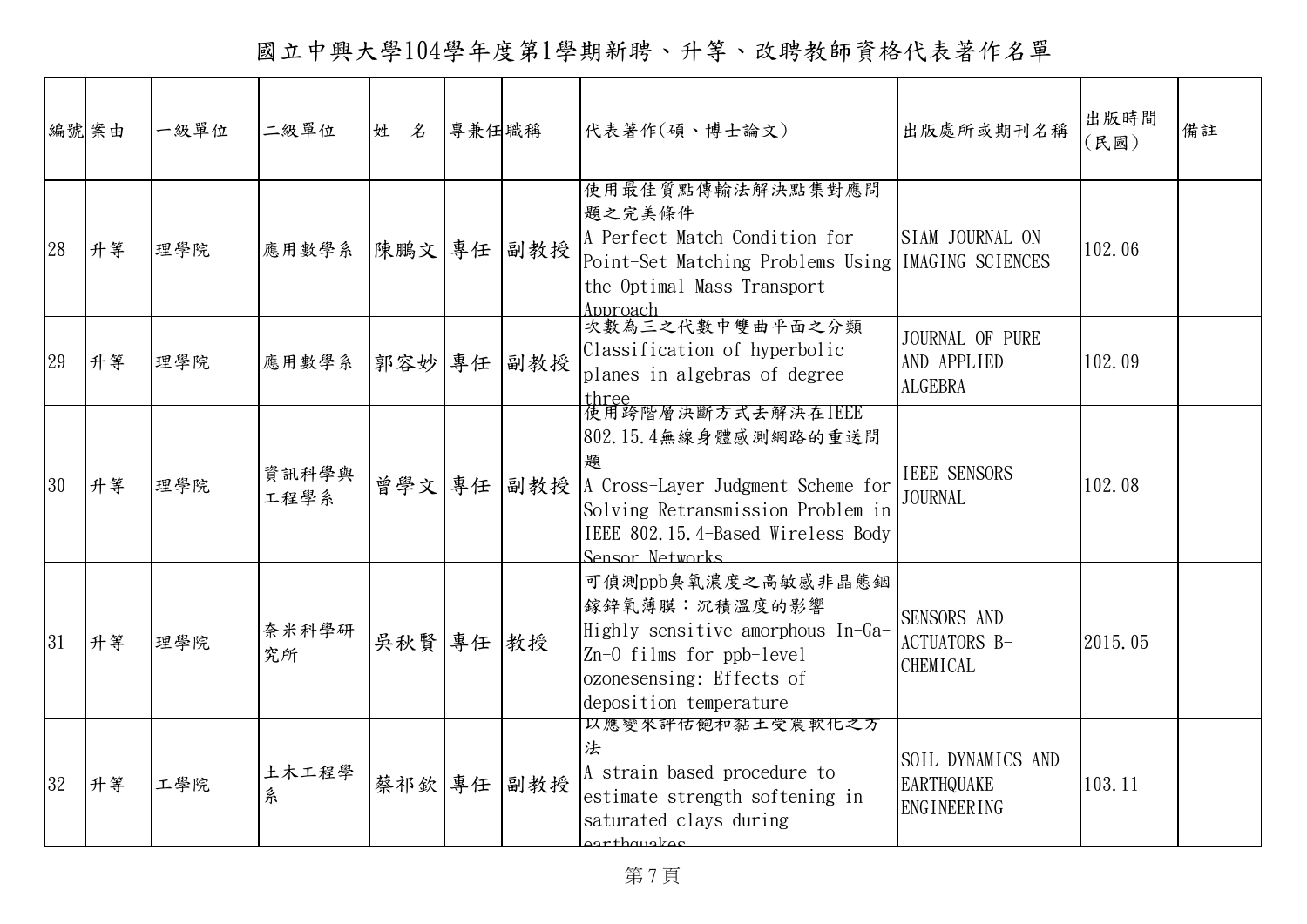國立中興大學104學年度第1學期新聘、升等、改聘教師資格代表著作名單

|    | 編號案由 | 一級單位 | 二級單位        | 姓 名   | 專兼任職稱 |     | 代表著作(碩、博士論文)                                                                                                                                                        | 出版處所或期刊名稱                                              | 出版時間<br>〔民國〕 | 備註 |
|----|------|------|-------------|-------|-------|-----|---------------------------------------------------------------------------------------------------------------------------------------------------------------------|--------------------------------------------------------|--------------|----|
| 33 | 升等   | 工學院  | 機械工程學<br>糸  | 李明蒼   | 專任    | 副教授 | 以雷射直析成形技術於高分子基板上<br>製造銀微奈米結構<br>Laser Direct Synthesis and<br>Patterning of Silver<br>Nano/Microstructures on a Polymer<br>Substrate                                | <b>ACS APPLIED</b><br>MATERIALS &<br><b>INTERFACES</b> | 103.07       |    |
| 34 | 升等   | 工學院  | 電機工程學<br>系  | 裴靜偉   | 專任    | 教授  | 高響應與高靈敏度石墨烯/非晶氧化銦<br>鎵鋅薄膜光電晶體<br>High-Responsivity and High-<br>Sensitivity Graphene Dots/a-IGZ0<br>Thin-Film Phototransistor                                       | <b>IEEE ELECTRON</b><br>DEVICE LETTERS                 | 104.01       |    |
| 35 | 升等   | 工學院  | 精密工程研<br>究所 | 劉柏良專任 |       | 教授  | 含史東-威爾斯缺陷之雙層富勒烯C-<br>60@C-240儲氫結構分析:第一原理計<br>算研究<br>Double-shell $C-60/C-240$<br>fullerenes with Stone-Wales<br>defects for hydrogen storage: An<br>ab initio study | JOURNAL OF APPLIED<br><b>PHYSICS</b>                   | 102.09       |    |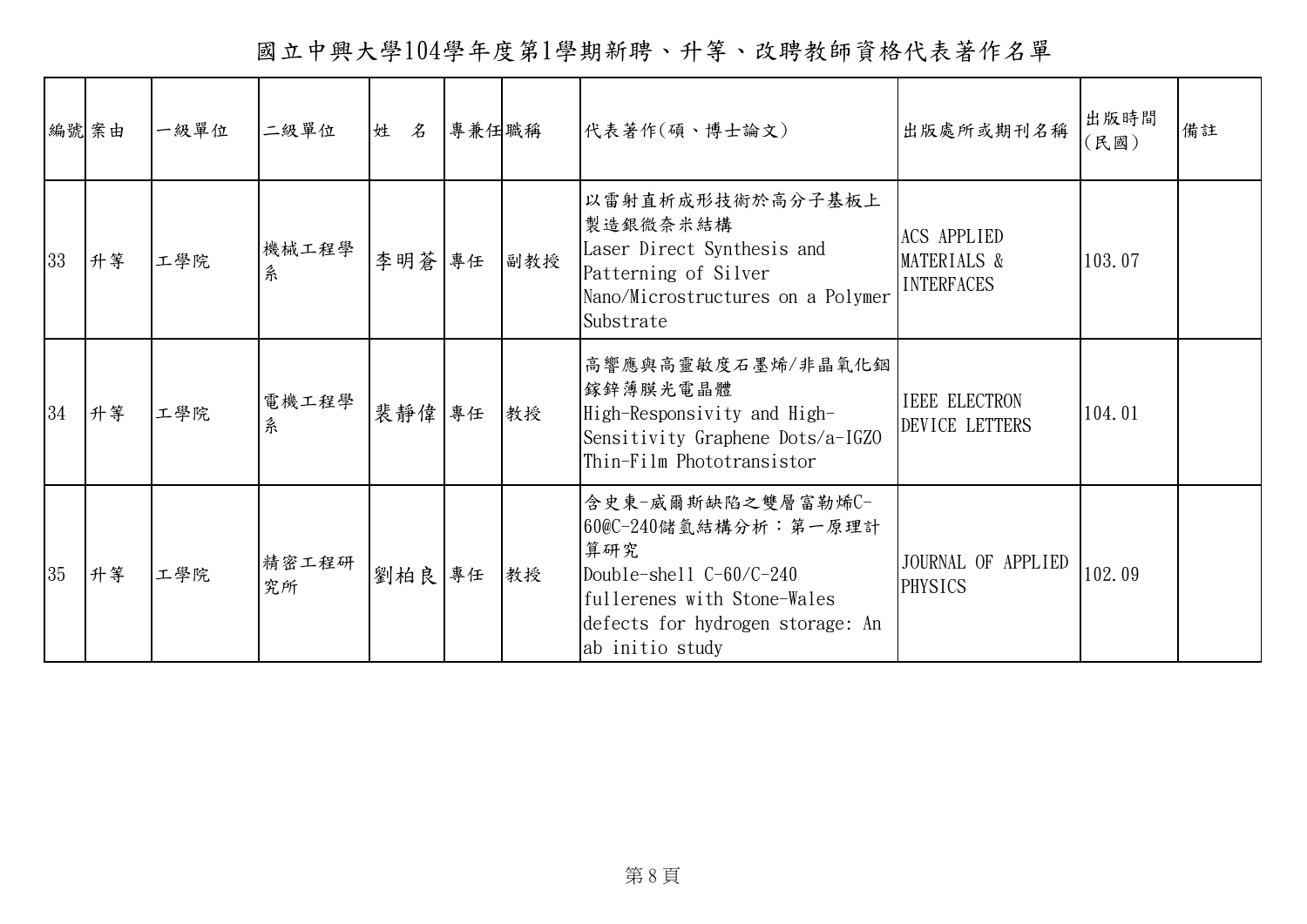國立中興大學104學年度第1學期新聘、升等、改聘教師資格代表著作名單

|    | 編號案由 | 一級單位  | 二級單位                 | 姓 名    | 專兼任職稱 |     | 代表著作(碩、博士論文)                                                                                                                                                                                                                                    | 出版處所或期刊名稱                                                                        | 出版時間<br>(民國) | 備註 |
|----|------|-------|----------------------|--------|-------|-----|-------------------------------------------------------------------------------------------------------------------------------------------------------------------------------------------------------------------------------------------------|----------------------------------------------------------------------------------|--------------|----|
| 36 | 升等   | 生命科學院 | 生物化學研<br>究所          | 楊俊逸    | 專任    | 副教授 | 十字花科黑腐病菌之分泌蛋白AvrXccC<br>的AvrB_AvrC蛋白區塊為誘發植物產生<br>防禦反應及調控植物體內賀爾蒙離層<br>酸平衡所需<br>The AvrB AvrC Domain of AvrXccC<br>of Xanthomonas campestris pv.<br>campestris Is Required to Elicit<br>Plant Defense Responses and<br>Manipulate ABA Homeostasis | MOLECULAR PLANT-<br><b>MICROBE</b><br><b>INTERACTIONS</b>                        | 102.04       |    |
| 37 | 升等   | 獸醫學院  | 微生物暨公<br>共衛生學研<br>究所 | 謝明昆    | 專任    | 副教授 | 獸醫用抗生素之熱穩足性在結構降<br>解、抗菌能力、基因毒性上之關聯分<br>析<br>Correlation analysis of heat<br>stability of veterinary<br>antibiotics by structural<br>degradation, changes in<br>ntimicrobial activity and                                                        | Veterinarni<br>Medicina                                                          | 100.06       |    |
| 38 | 升等   | 管理學院  | 財務金融學<br>糸           | 楊東曉 專任 |       | 教授  | 價格接受者效果對經理人選擇權評價<br>之影響<br>THE PRICE-TAKER EFFECT ON THE<br>VALUATION OF EXECUTIVE STOCK<br><b>OPTIONS</b>                                                                                                                                      | The Journal of<br>Financial Research                                             | 103.03       |    |
| 39 | 升等   | 管理學院  | 企業管理學<br>糸           | 蔡玫亭    | 專任    | 副教授 | 都會區停車預約機制之評價:從環境<br>層面觀之<br>Evaluating parking reservation<br>policy in urban areas: An<br>environmental perspective                                                                                                                            | <b>TRANSPORTATION</b><br>RESEARCH PART D-<br>TRANSPORT AND<br><b>ENVIRONMENT</b> | 101.03       |    |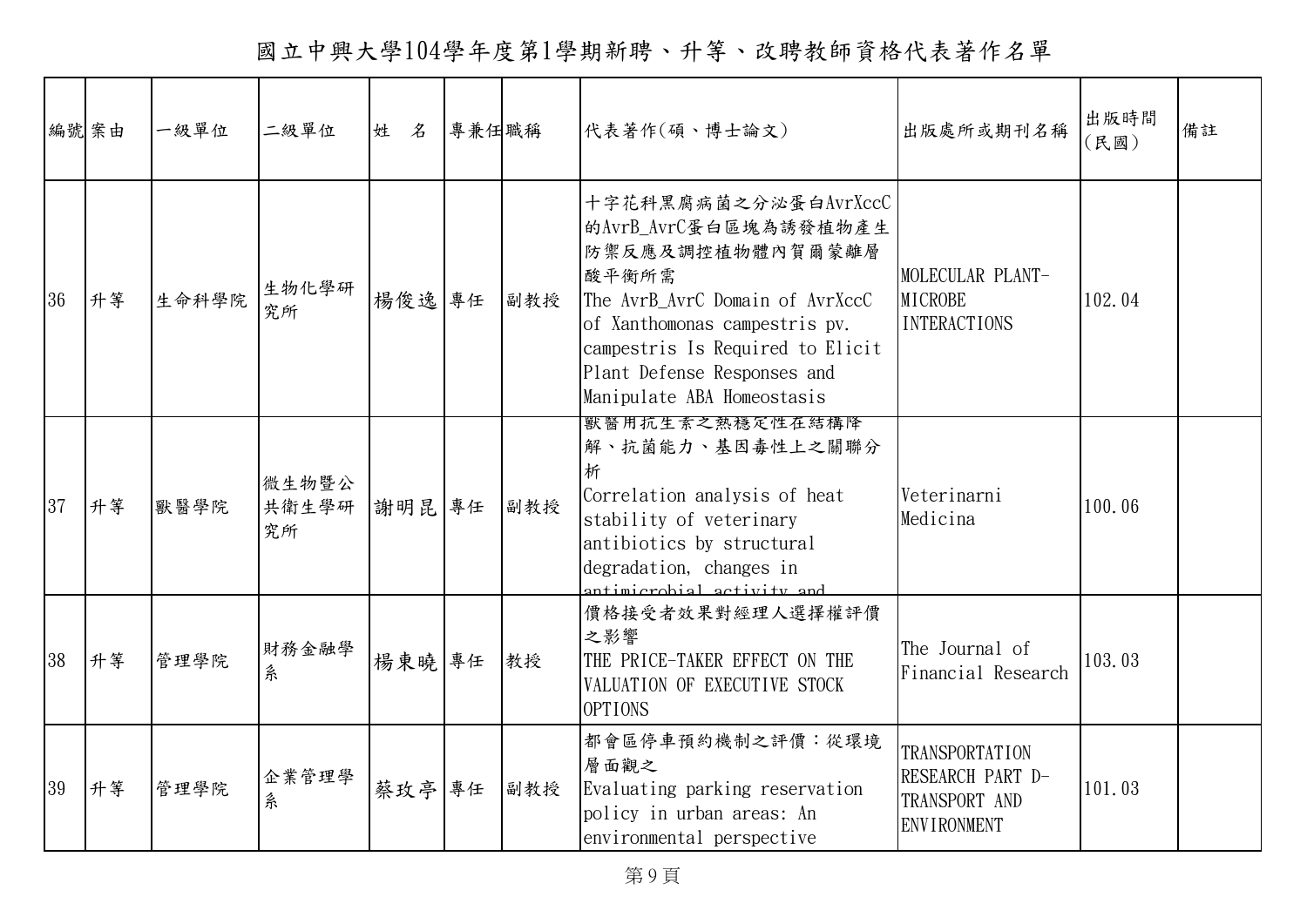國立中興大學104學年度第1學期新聘、升等、改聘教師資格代表著作名單

|    | 編號案由 | 一級單位 | 二級單位           | 姓 名    | 專兼任職稱 |    | 代表著作(碩、博士論文)                                                                                                                                                         | 出版處所或期刊名稱                                                     | 出版時間<br>(民國)      | 備註         |
|----|------|------|----------------|--------|-------|----|----------------------------------------------------------------------------------------------------------------------------------------------------------------------|---------------------------------------------------------------|-------------------|------------|
| 40 | 升等   | 管理學院 | 企業管理學<br>糸     | 喬友慶 專任 |       | 教授 | 台瑋企業股份有限公司:外包網絡的<br>競爭與合作/<br>台灣連鎖超商的動態競爭:全家便利<br>商店的回應FamilyMart: Responses<br>to Competitive Rivalry in the<br>Convenience<br>Store Market in Taiwan               | 產業與管理論壇/<br>Asian Case<br>Research Journal                    | 100.06/<br>102.12 | 教學實務<br>升等 |
| 41 | 升等   | 管理學院 | 資訊管理學<br>糸     | 林冠成 專任 |       | 教授 | 基於修正魚群演算法之特徵選取與支<br>援向量機參數最佳化<br>Feature Selection and Parameter<br>Optimization of Support Vector<br>Machines Based on Modified<br>Artificial Fish Swarm Algorithms | Mathematical<br>Problems in<br>Engineering                    | 103.09            |            |
| 42 | 升等   | 管理學院 | 科技管理研<br>究所    | 賴榮裕 專任 |       | 教授 | 台灣中老年患者轉換至雲端照護服務<br>之態度:探索性研究<br>Switching attitudes of Taiwanese<br>middle-aged and elderly patients<br>toward cloud healthcare services:<br>An exploratory study   | <b>TECHNOLOGICAL</b><br>FORECASTING AND<br>SOCIAL CHANGE      | 103.07            |            |
| 43 | 升等   | 管理學院 | 運動與健康<br>管理研究所 | 林明宏 專任 |       | 教授 | 運動員的決策風格、心理技巧、運動<br>焦慮、與深智慧<br>Decision-making styles,<br>psychological skills, sport<br>anxiety and principles for deep<br>knowledge                                | <b>INTERNATIONAL</b><br>JOURNAL OF SPORT<br><b>PSYCHOLOGY</b> | 103.12(己<br>接受)   |            |
| 44 | 升等   | 法政學院 | 法律學系           | 林昱梅 專任 |       | 教授 | 論食品安全管理法制中之預防原則-以<br>歐盟與台灣為中心                                                                                                                                        | 臺大法學論叢                                                        | 104.11            |            |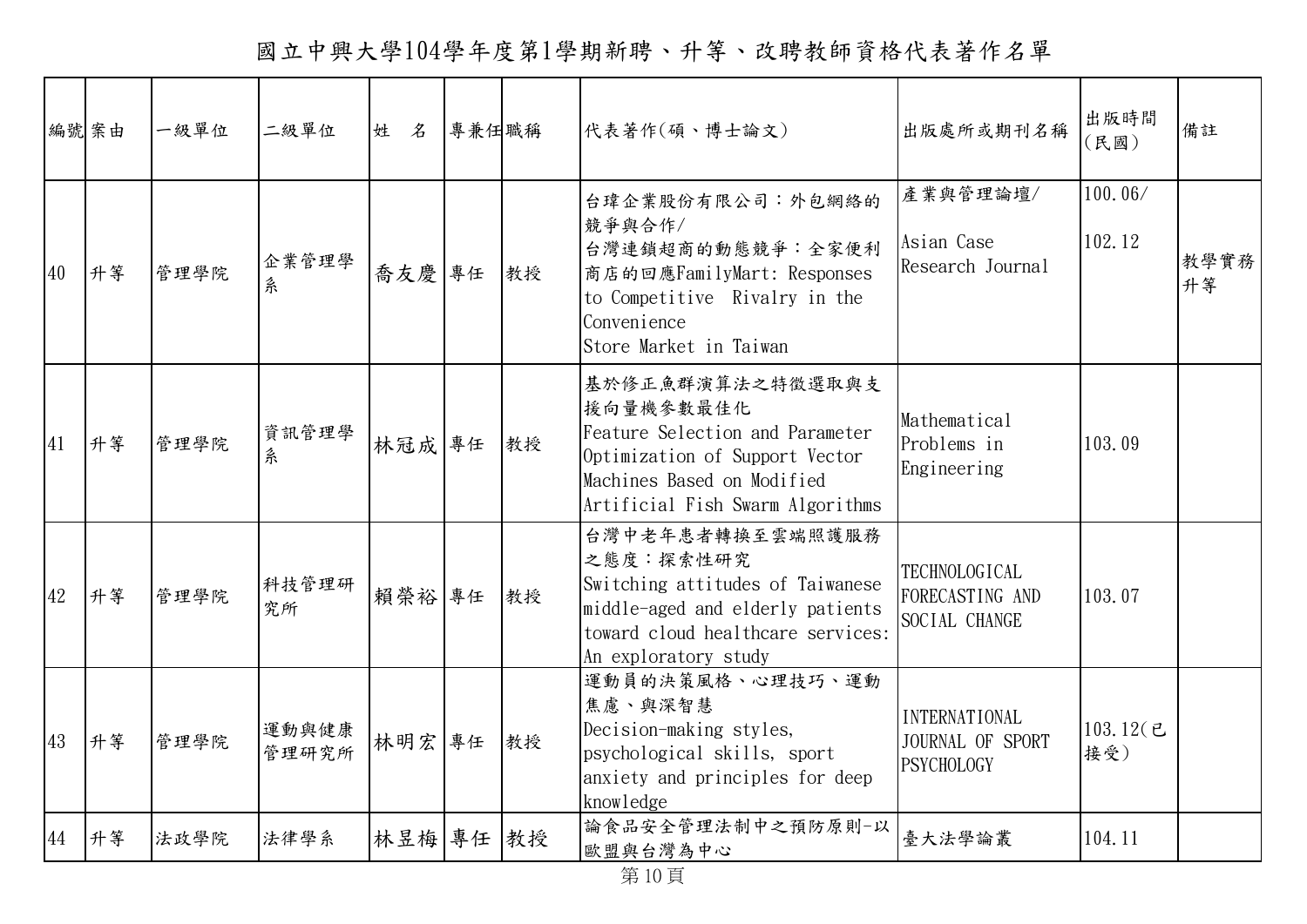國立中興大學104學年度第1學期新聘、升等、改聘教師資格代表著作名單

|    | 編號案由 | 一級單位          | 二級單位             | 姓 名    | 專兼任職稱 |             | 代表著作(碩、博士論文)                                                                                                                                                               | 出版處所或期刊名稱                                      | 出版時間<br>(民國)    | 備註   |
|----|------|---------------|------------------|--------|-------|-------------|----------------------------------------------------------------------------------------------------------------------------------------------------------------------------|------------------------------------------------|-----------------|------|
| 45 | 升等   | 法政學院          | 法律學系             |        |       |             | 由美國Bilski v Kappos案探討商業方<br>法發明之專利適格性<br> 陳龍昇  專任   副教授   The Patent Eligibility of<br>Business Methods in the Wake of<br>Bilski v Kappos                                  | 臺北大學法學論叢                                       | 101.12          |      |
| 46 | 升等   | 法政學院          | 教師專業發<br>展研究所    | 吳勁甫 專任 |       | 副教授         | 國小校長正向領導對學校效能影響之<br>研究:教師心理資本的多層次中介效                                                                                                                                       | 政治大學教育與心理<br>研究期刊                              | 103.12<br>(已接受) |      |
| 47 | 升等   | 體育室           |                  |        |       | 簡英智 專任 助理教授 | 大學生參與羽球運動產生流暢經驗之<br>研究-以國立中興大學為例<br>University Students to<br>Participate in the Badminton Flow<br>Experience $-$ A Case Study of the<br>National Chung Hsing University   | 興大體育學刊                                         | 102.01          |      |
| 48 | 改聘   | 農業暨自然<br>資源學院 | 動物科學系 李滋泰 專任 副教授 |        |       |             | 黄金蟲草培養基殘餘對蛋雞生產性<br>狀、蛋品質及蛋黃膽固醇之影響<br>Effect of Cordyceps Militaris<br>Waster Medium on Production<br>Performance, Egg Traits and Egg<br>Yolk Cholesterol of Laying Hens    | The Journal of<br>Poultry Science              | 104.02<br>(已接受) |      |
| 49 | 改聘   | 工學院           | 機械工程學<br>糸       | 劉建宏 專任 |       | 教授          | 發展貓眼反射鏡式的光學感測器進行<br>高速主軸熱伸長即時量測系統開發<br>Measurement of the thermal<br>elongation of high speed spindles<br>in real time using a cat's eye<br>reflector based optical sensor | SENSORS AND<br><b>ACTUATORS A-</b><br>PHYSICAL | 104.01          |      |
| 50 | 改聘   | 文學院           | 中國文學系<br>進修學士班   | 陳昌遠兼任  |       |             | 助理教授 清代文言小說中精怪修煉主題之研究                                                                                                                                                      | 中興大學                                           | 102.07          | 博士論文 |